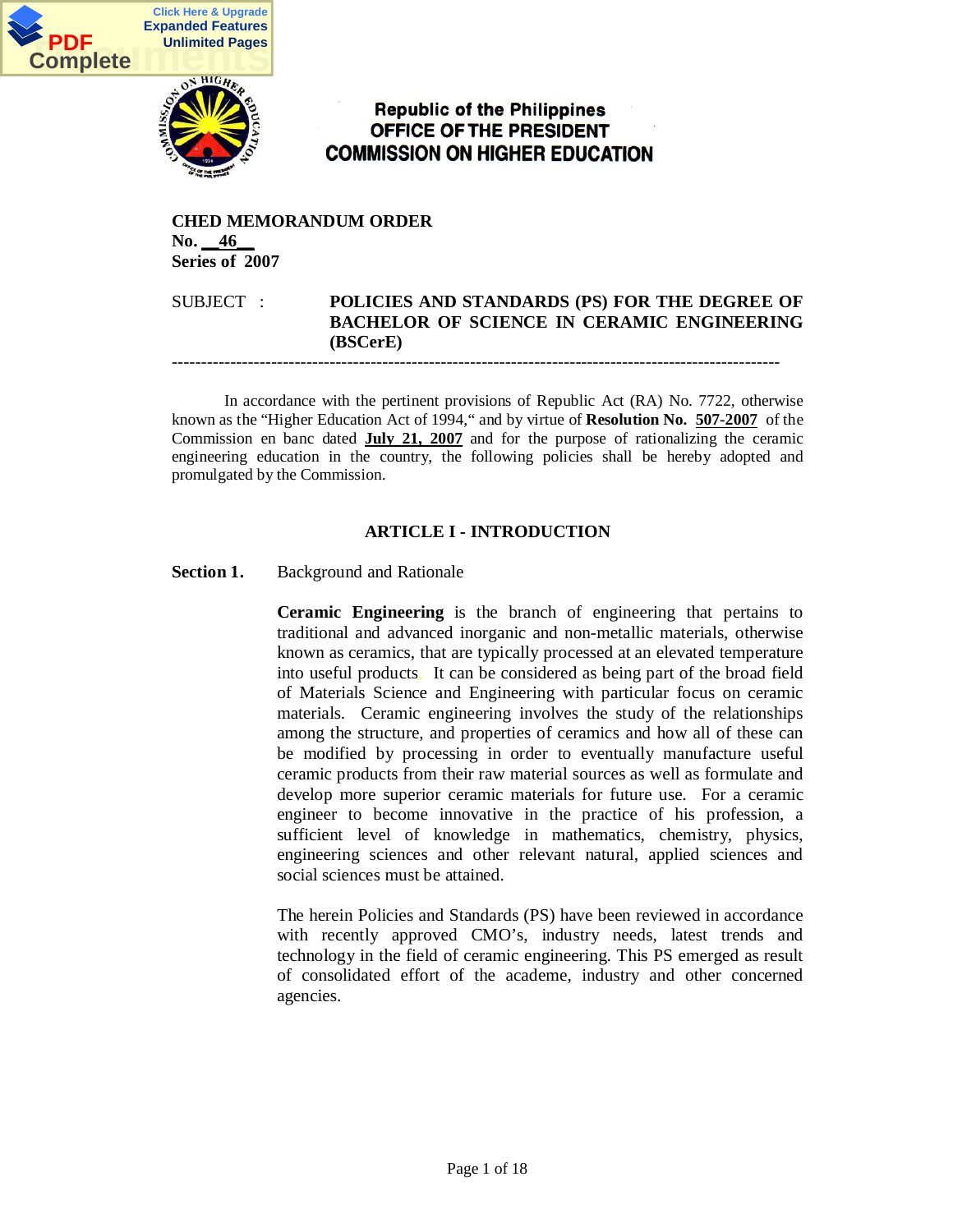

### **ARTICLE II - AUTHORITY TO OPERATE**

**Section 2.** All private higher education institutions (PHEIs) intending to offer **Bachelor of Science in Ceramic Engineering** must first secure proper authority from the Commission in accordance with existing rules and regulations. state universities and colleges (SUCs), and local colleges and universities (LCUs) should likewise strictly adhere to the provisions in this policies and standards.

### **ARTICLE III - PROGRAM SPECIFICATION**

#### **Section 3. Degree Name**

The degree program herein shall be called **BACHELOR OF SCIENCE IN CERAMIC ENGINEERING (BSCerE)**

#### **Section 4. Program Description**

#### **4.1 Nature of the Program**

**Ceramic Engineering** is the engineering discipline that studies the structure, properties, processing and applications of traditional and advanced inorganic and non-metallic materials that are processed at an elevated temperature into useful products. A professional ceramic engineer will assume leading roles in the technological and socio-economic development of both local and foreign industry in the field of ceramic materials, particularly in the areas of research, development, manufacturing, maintenance, and operation.

### **4.2 Program Outcomes**

The Bachelor of Science in Ceramic Engineering (BS CerE) program must produce graduates possessing the following:

- a. An ability to apply knowledge of mathematics, physical sciences, and engineering sciences to the practice of ceramic engineering.
- b. An ability to design and conduct experiments to test hypotheses and verify assumptions, as well as to organize, analyze and interpret data, draw valid conclusions, and develop mathematical models for processes.
- c. An ability to design, improve, innovate, and to supervise systems or processes to meet desired needs within realistic constraints.
- d. An ability to work effectively in multi-disciplinary and multicultural teams in diverse fields of practice.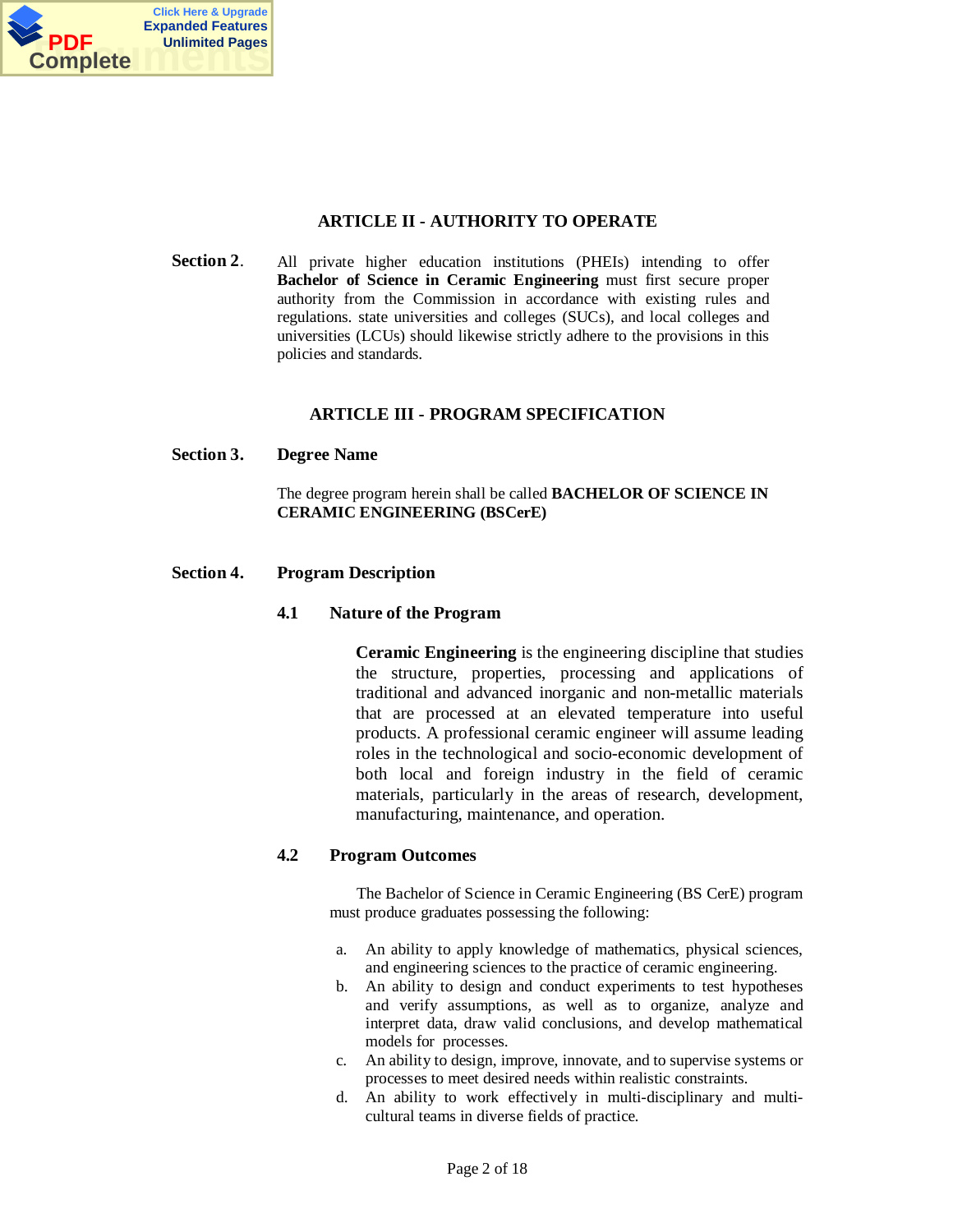

- e. An ability to identify, formulate, and solve ceramic engineering problems.
- f. An understanding of the effects and impact of the ceramic engineering profession on the environment and the society, as well as the social and ethical responsibilities of the profession.
- g. A specialized knowledge in at least one focus area of ceramic engineering practice, and the ability to apply such knowledge to provide solutions to actual problems.
- h. An ability for effective oral and written communications particularly in the English language.
- i. An ability to engage in life-long learning and to keep current of the development in a specific field of specialization.
- j. An ability to use the appropriate techniques, skills and tools necessary for the practice of ceramic engineering.
- k. A knowledge of contemporary issues.

### **4.3 Specific Professions/ Careers/ Occupations or trades that the graduates may go into**

- 4.3.1 Education
- 4.3.2 Management
- 4.3.3 Entrepreneurship
- 4.3.4 Production Management/Engineering
- 4.3.5 Quality Assurance Engineering
- 4.3.6 Materials Engineering specializing in Ceramic Materials
- 4.3.7 Research and Development
- 4.3.8 Sales
- 4.3.9 Design Engineering
- 4.3.10 Consultancy

#### **Section 5. Allied Programs**

The BSCerE allied programs are Materials Engineering/Materials Science and Engineering, Chemical Engineering and Metallurgical Engineering

### **ARTICLE IV – COMPETENCY STANDARDS**

**Section 6.** This section defines the entry level competency standards, knowledge, attitudes, values and skills applicable to the BS Ceramics Engineering graduate, which are contained in **ANNEX I** of this Memorandum Order.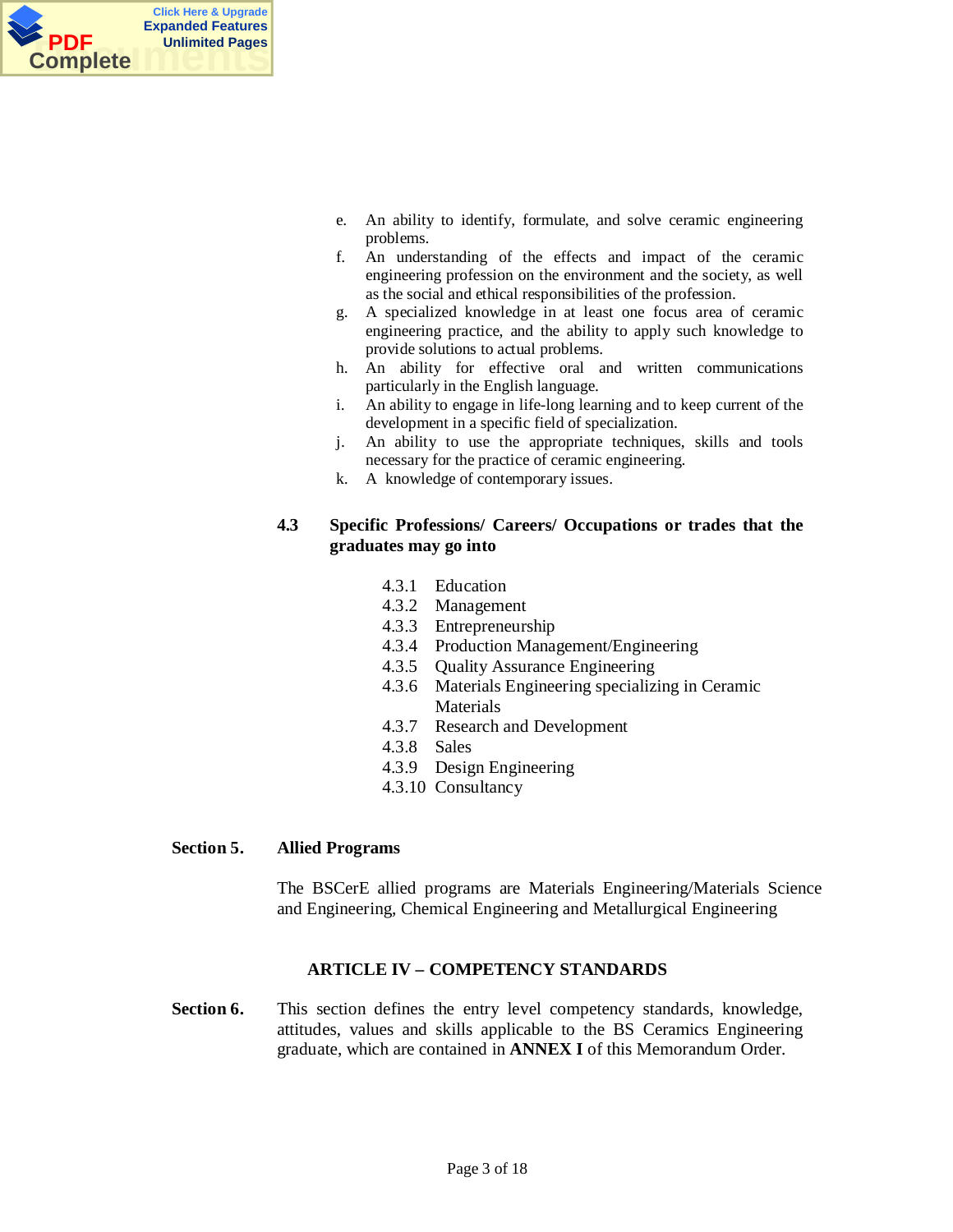

### **ARTICLE V – CURRICULUM**

### **Section 7. Curriculum Description**

- 7.1 The BS Ceramics Engineering program has a total of **194 credit units**. The program is comprised of the general education, basic engineering courses, professional courses, and allied courses.
- 7.2 The general education courses are in accordance with CHED Memorandum Order No. 59, s. 1996 "The New General Education Curriculum (GEC)"
- 7.3 The technical courses include Mathematics with a total of **26 units**, Physical Sciences with a total of 12 units, and the Basic Engineering Sciences with a total of **21 units**.
- 7.4 There are 23 professional courses with a total of **52 credit units** and an additional minimum of 240 hours of summer ceramic on-the-job training.
- 7.5 There are 10 allied courses with a total of **30 units**.
- 7.6 Monitoring of the OJT in conformity with course objective will be the responsibility of the department.

#### **Section 8. Curriculum Outline**

| <b>Classification/Field / Course</b> |                          | <b>Minimum No. of Hours</b> | Total No. of   |
|--------------------------------------|--------------------------|-----------------------------|----------------|
|                                      | Lecture                  | Laboratory                  | <b>Units</b>   |
| <b>I. TECHNICAL COURSES</b>          |                          |                             |                |
| <b>Mathematics</b><br>А.             |                          |                             |                |
| College Algebra                      | 3                        | $\Omega$                    | 3              |
| <b>Advanced Algebra</b>              | $\overline{2}$           | $\Omega$                    | $\overline{2}$ |
| Plane and Spherical Trigonometry     | 3                        | $\Omega$                    | 3              |
| <b>Analytic Geometry</b>             | $\overline{2}$           | $\Omega$                    | $\overline{2}$ |
| Solid Mensuration                    | $\overline{2}$           | $\Omega$                    | $\overline{2}$ |
| <b>Differential Calculus</b>         | $\overline{\mathcal{A}}$ | $\Omega$                    | 4              |
| <b>Integral Calculus</b>             | $\overline{4}$           | $\Omega$                    | 4              |
| <b>Differential Equations</b>        | 3                        | $\Omega$                    | 3              |
| Probability and Statistics           | 3                        | $\Omega$                    | 3              |
| <b>Sub-Total</b>                     | <b>26</b>                | $\bf{0}$                    | 26             |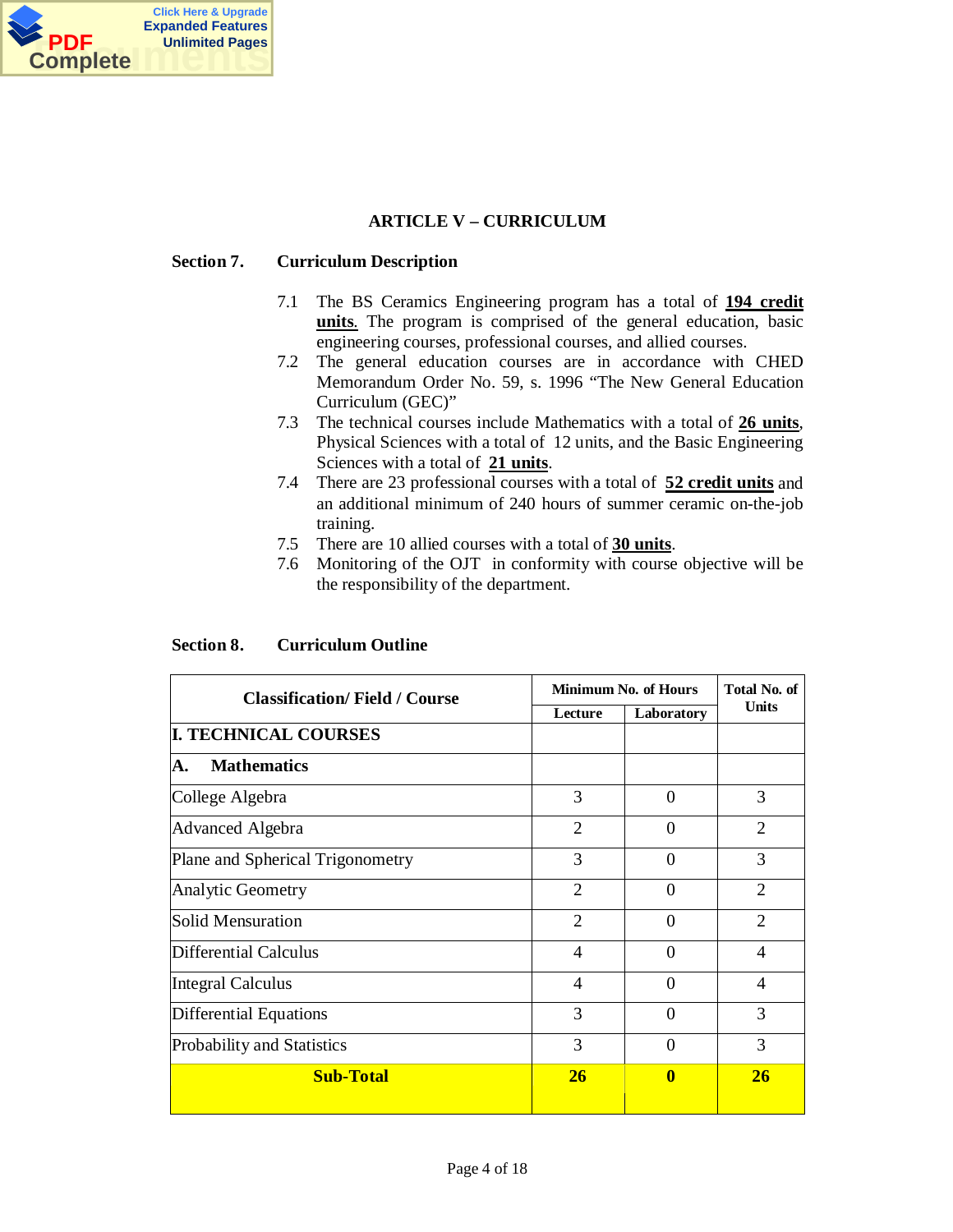

| <b>Classification/Field / Course</b>                 |                  | <b>Minimum No. of Hours</b> | Total No. of<br>Units    |
|------------------------------------------------------|------------------|-----------------------------|--------------------------|
|                                                      | Lecture          | Laboratory                  |                          |
| <b>B. Natural/Physical Sciences</b>                  |                  |                             |                          |
| General Chemistry 1                                  | 3                | 3                           | 4                        |
| Physics 1                                            | 3                | 3                           | $\overline{\mathcal{A}}$ |
| Physics 2                                            | 3                | 3                           | 4                        |
| <b>Sub-Total:</b>                                    | $\overline{9}$   | $\overline{9}$              | 12                       |
| <b>C. Basic Engineering Sciences</b>                 |                  |                             |                          |
| <b>Computer Fundamentals and Programming</b>         | $\boldsymbol{0}$ | 6                           | 2                        |
| <b>Engineering Drawing</b>                           | $\overline{0}$   | 3                           | $\mathbf{1}$             |
| Computer-Aided Drafting                              | $\mathbf{0}$     | 3                           | $\mathbf{1}$             |
| <b>Statics of Rigid Bodies</b>                       | 3                | $\overline{0}$              | 3                        |
| Dynamics of Rigid Bodies                             | $\overline{2}$   | $\theta$                    | $\overline{2}$           |
| Mechanics of Deformable Bodies                       | 3                | $\theta$                    | 3                        |
| <b>Engineering Economy</b>                           | 3                | $\Omega$                    | 3                        |
| <b>Engineering Management</b>                        | 3                | $\overline{0}$              | 3                        |
| <b>Environmental Engineering</b>                     | $\overline{2}$   | $\theta$                    | 2                        |
| Safety Management                                    | $\mathbf{1}$     | 0                           | 1                        |
| <b>Sub-Total:</b>                                    | 17               | <b>12</b>                   | 21                       |
| <b>D. Allied Courses</b>                             |                  |                             |                          |
| General Chemistry 2 (for Ceramic Engineering)        | 3                | $\Omega$                    | 3                        |
| <b>Analytical Chemistry</b>                          | 3                | 3                           | 4                        |
| Principles of Geology                                | 3                | $\boldsymbol{0}$            | 3                        |
| <b>Elements of Mineralogy</b>                        | $\overline{2}$   | 3                           | 3                        |
| Fundamentals of Materials Science and<br>Engineering | 3                | $\boldsymbol{0}$            | 3                        |
| <b>Kinetics of Materials</b>                         | 3                | $\overline{0}$              | 3                        |
| <b>Thermodynamics of Materials</b>                   | $2*/3**$         | 3/0                         | 3                        |
| Phase Equilibrium in Ceramic Systems                 | 2                | $\boldsymbol{0}$            | $\overline{2}$           |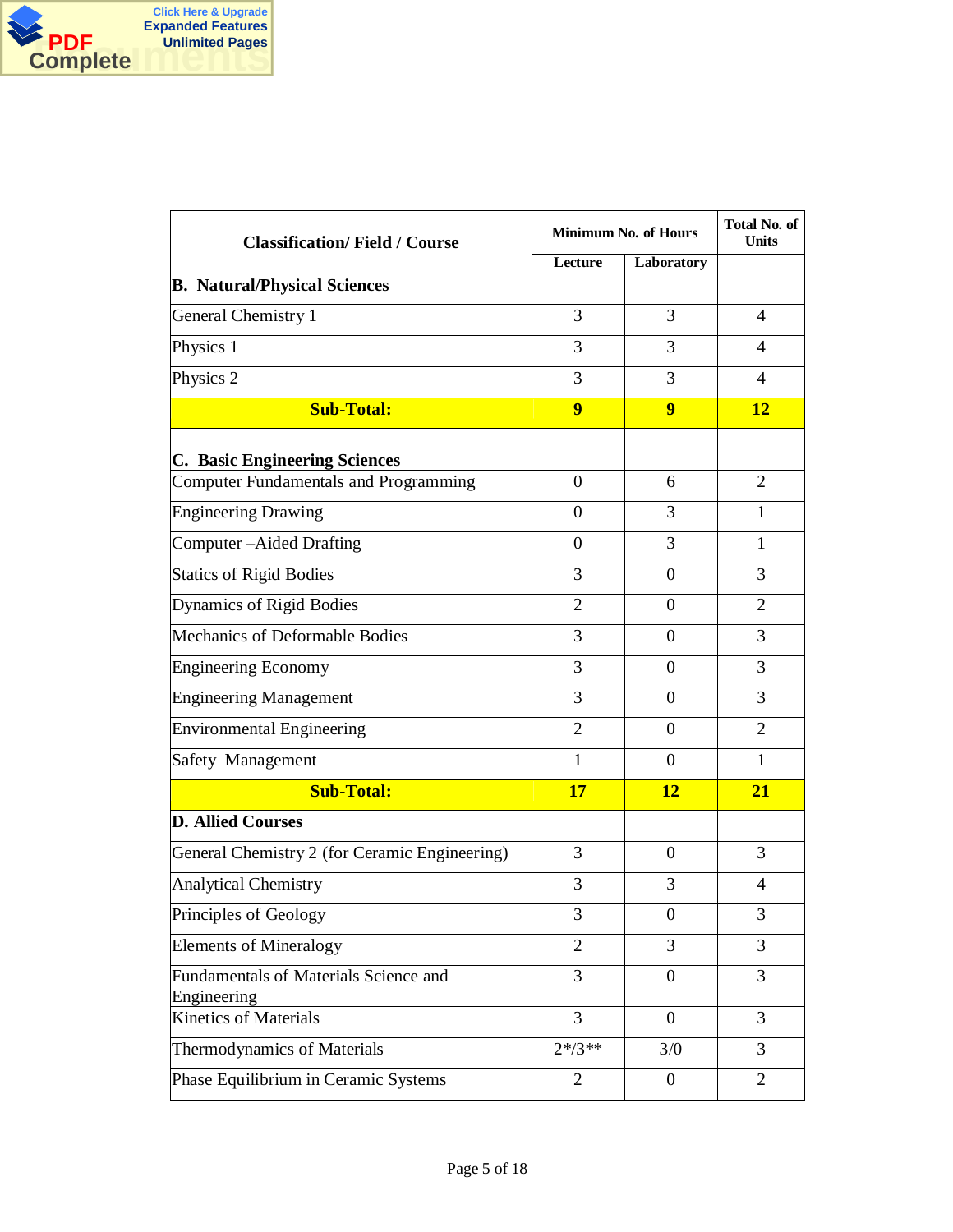

| <b>Classification/Field / Course</b>                               |                | Minimum No. of Hours | Total No. of<br><b>Units</b> |
|--------------------------------------------------------------------|----------------|----------------------|------------------------------|
|                                                                    | Lecture        | Laboratory           |                              |
| <b>Mechanics of Fluids</b>                                         | 3              | $\theta$             | 3                            |
| <b>Basic Electrical Engineering</b>                                | 3              | $\theta$             | 3                            |
| <b>Sub-Total:</b>                                                  | 27/28          | 9/6                  | 30                           |
| <b>E. Professional Courses</b>                                     |                |                      |                              |
| <b>Advanced Engineering Mathematics for</b><br>Ceramic Engineering | 3              | $\overline{0}$       | 3                            |
| Ceramic Plant Design                                               | $\mathbf{1}$   | 3                    | 2                            |
| Ceramic Forming Technology                                         | $\mathbf{1}$   | 3                    | $\overline{2}$               |
| <b>Ceramic Testing</b>                                             | 1              | 3                    | 2                            |
| Ceramic Crystal Chemistry                                          | 3              | $\overline{0}$       | 3                            |
| <b>Fuels and Combustion</b>                                        | $\overline{2}$ | 3                    | 3                            |
| Whitewares                                                         | 2/3            | 3/0                  | 3                            |
| <b>Structural Clay Products</b>                                    | $2*/3**$       | 3/0                  | 3                            |
| Properties of Ceramic Products                                     | $\overline{2}$ | $\overline{0}$       | $\overline{2}$               |
| <b>Cement Manufacturing Technology</b>                             | $\overline{2}$ | $\theta$             | $\overline{2}$               |
| Refractories                                                       | $\overline{2}$ | $\overline{0}$       | $\overline{2}$               |
| <b>Quality Assurance</b>                                           | $\mathbf{1}$   | $\boldsymbol{0}$     | $\mathbf{1}$                 |
| <b>Advanced Ceramics I</b>                                         | $\overline{2}$ | $\theta$             | $\overline{2}$               |
| <b>Advanced Ceramics II</b>                                        | $\overline{2}$ | $\boldsymbol{0}$     | $\overline{2}$               |
| <b>Ceramic Plant Visits</b>                                        | $\mathbf{0}$   | 3                    | $\mathbf{1}$                 |
| Ceramic Raw Materials and Processes                                | $\overline{c}$ | 3                    | 3                            |
| Research and Development in Ceramic<br>Engineering                 | $2*/3**$       | 3/0                  | 3                            |
| <b>Glass Technology</b>                                            | $\overline{2}$ | $\overline{0}$       | $\overline{2}$               |
| <b>Glazes and Enamels</b>                                          | $\overline{2}$ | 3                    | 3                            |
| <b>Undergraduate Thesis</b>                                        | $\overline{0}$ | 6                    | 2                            |
| Thermal Processes and Pyrometry                                    | $\overline{2}$ | 3                    | 3                            |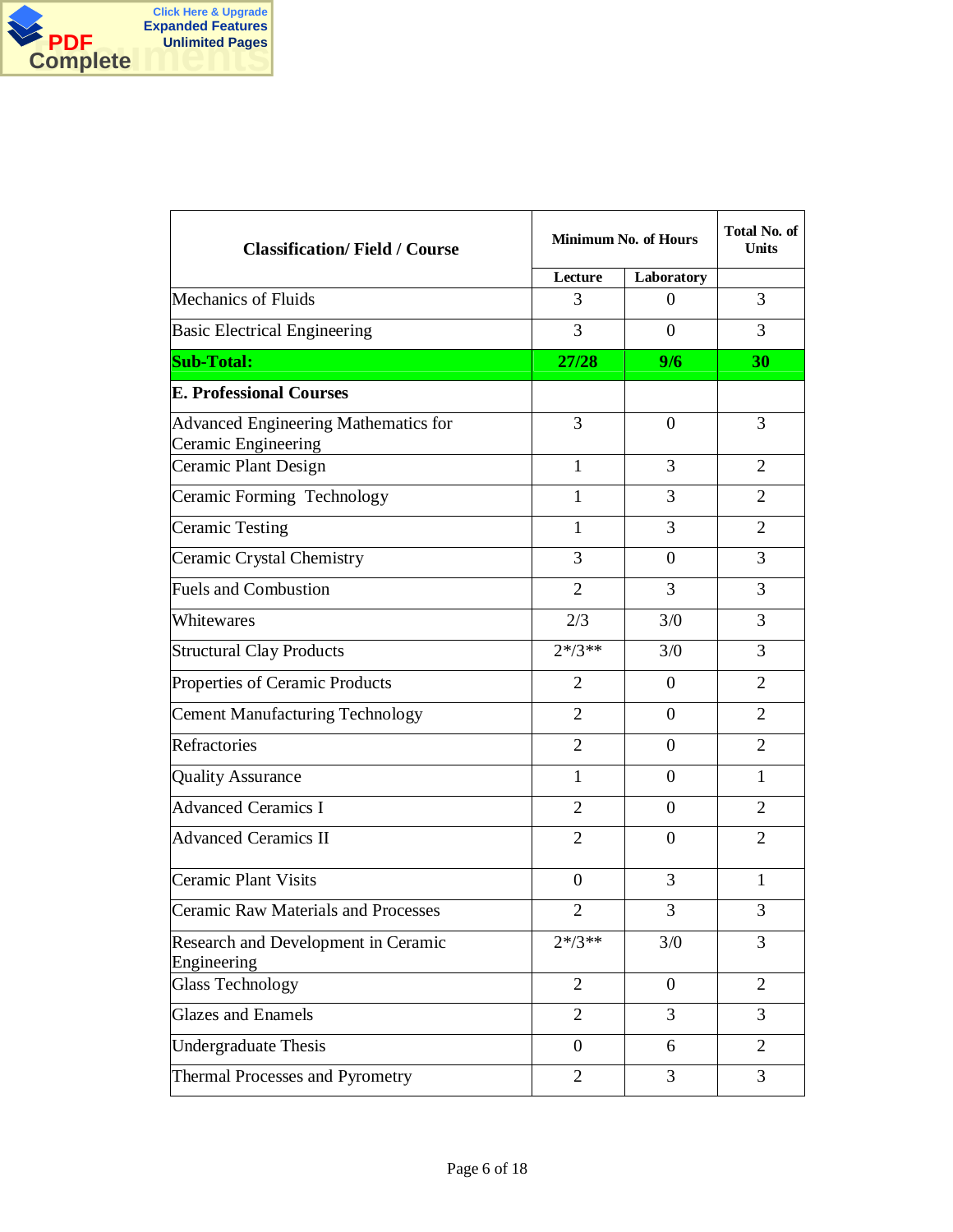

| <b>Classification/Field / Course</b> |                | <b>Minimum No. of Hours</b> | <b>Total No.</b><br>of Units |  |
|--------------------------------------|----------------|-----------------------------|------------------------------|--|
|                                      | Lecture        | Laboratory                  |                              |  |
| Seminar                              | 1              | $\boldsymbol{0}$            | $\mathbf{1}$                 |  |
| <b>Special Topics</b>                | $\overline{2}$ | $\overline{0}$              | $\overline{2}$               |  |
| Ceramic On-the-Job Training          |                | 240 hours                   |                              |  |
| <b>Sub-Total:</b>                    | 35/42          | 39/30                       | 52                           |  |
| <b>II NON-TECHNICAL COURSES</b>      |                |                             |                              |  |
| <b>Social Sciences</b><br>А.         |                |                             |                              |  |
| Social Science 1                     | 3              | $\overline{0}$              | 3                            |  |
| Social Science 2                     | 3              | $\Omega$                    | 3                            |  |
| Social Science 3                     | 3              | $\theta$                    | 3                            |  |
| Social Science 4                     | 3              | $\overline{0}$              | 3                            |  |
| <b>Sub-Total:</b>                    | 12             | $\bf{0}$                    | 12                           |  |
| <b>Humanities</b><br>В.              |                |                             |                              |  |
| Humanities 1                         | 3              | $\theta$                    | 3                            |  |
| Humanities <sub>2</sub>              | 3              | $\theta$                    | 3                            |  |
| Humanities 3                         | 3              | $\theta$                    | 3                            |  |
| <b>Sub-Total:</b>                    | 9              | $\bf{0}$                    | 9                            |  |
| C.<br><b>Languages</b>               |                |                             |                              |  |
| English 1                            | 3              | $\overline{0}$              | 3                            |  |
| English 2                            | 3              | $\boldsymbol{0}$            | 3                            |  |
| English 3 (Technical Communication)  | 3              | $\boldsymbol{0}$            | 3                            |  |
| Pilipino 1                           | 3              | $\boldsymbol{0}$            | 3                            |  |
| Pilipino 2                           | $\overline{3}$ | $\overline{0}$              | $\overline{3}$               |  |
| Sub-Total:                           | 15             | $\boldsymbol{0}$            | 15                           |  |
|                                      |                |                             |                              |  |
| <b>Mandated Course</b><br>D.         |                |                             |                              |  |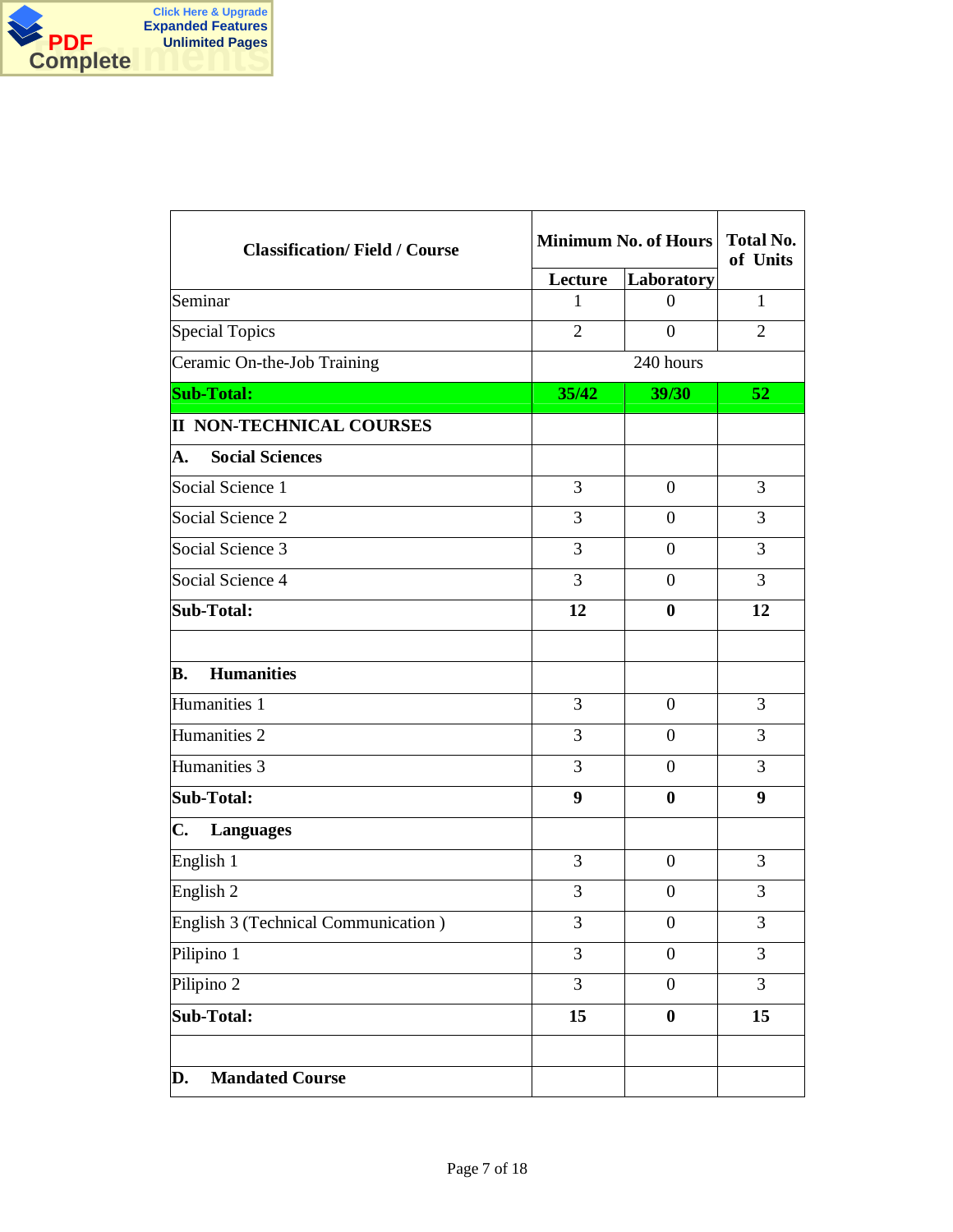

| <b>Classification/Field / Course</b>           |         | Minimum No. of Hours |                         |  |  |
|------------------------------------------------|---------|----------------------|-------------------------|--|--|
|                                                | Lecture | Laboratory           |                         |  |  |
| Life and Works of Rizal                        | 3       | $\theta$             | 3                       |  |  |
| <b>Sub-Total:</b>                              | 3       | $\bf{0}$             | $\overline{\mathbf{3}}$ |  |  |
|                                                |         |                      |                         |  |  |
| E.<br><b>Physical Education</b>                |         |                      |                         |  |  |
| P.E. 1                                         |         |                      | $\overline{2}$          |  |  |
| P.E. 2                                         |         |                      | $\overline{2}$          |  |  |
| P.E. 3                                         |         |                      | $\overline{2}$          |  |  |
| P.E. 4                                         |         |                      | $\overline{2}$          |  |  |
| <b>Sub-Total:</b>                              |         |                      | 8                       |  |  |
| F.<br><b>National Service Training Program</b> |         |                      |                         |  |  |
| NSTP <sub>1</sub>                              |         |                      | 3                       |  |  |
| NSTP <sub>2</sub>                              |         |                      | 3                       |  |  |
| <b>Sub-Total:</b>                              |         |                      | 6                       |  |  |
|                                                |         |                      |                         |  |  |
| <b>GRAND TOTAL</b>                             |         |                      | 194                     |  |  |

### **Note:**

- \* If course has laboratory component the minimum number of lecture hours is 2 per week.
- \*\* If course has no laboratory component the minimum number of lecture hours is 3 per week.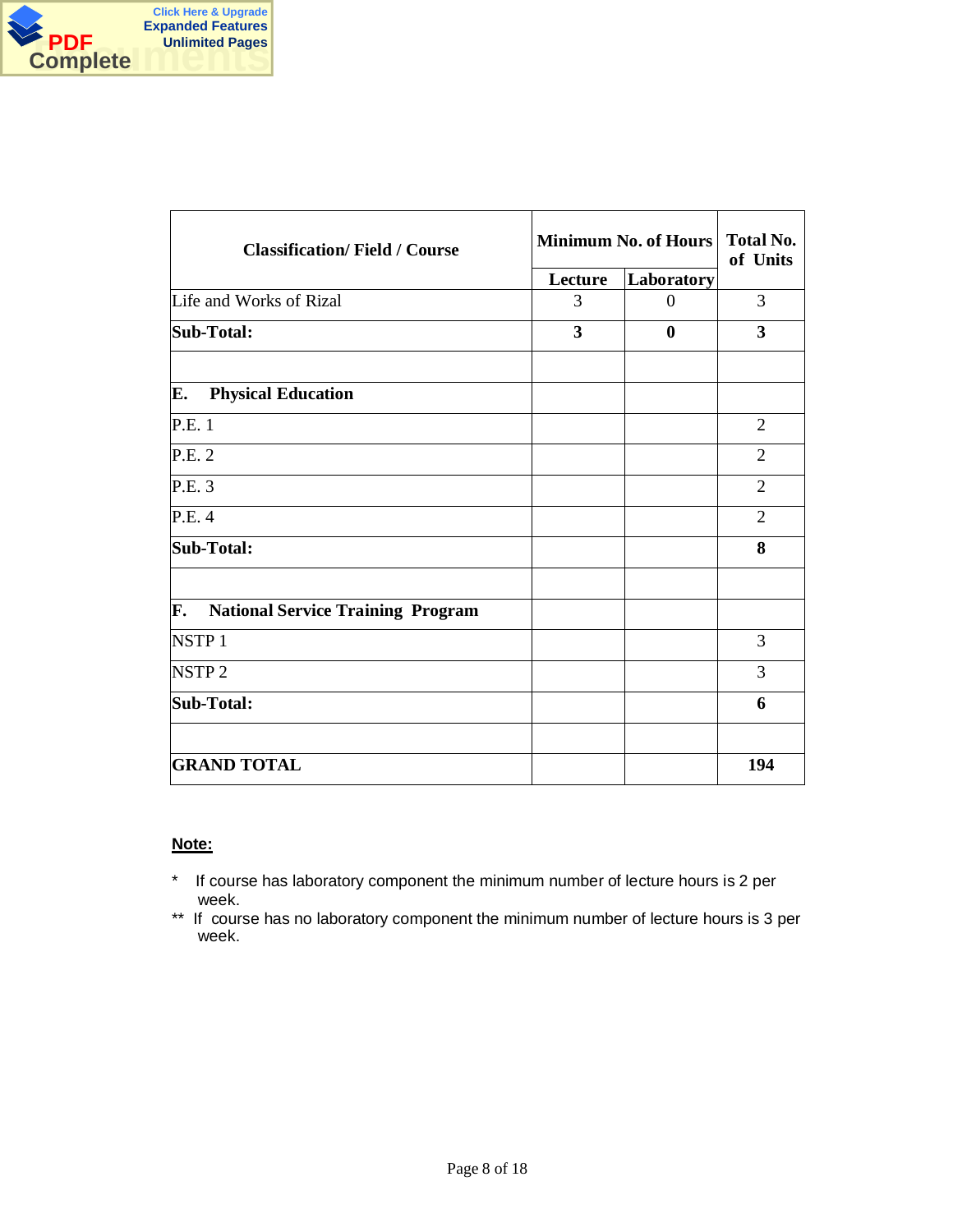

| <b>SUMMARY</b>                |         |                           |              |  |  |
|-------------------------------|---------|---------------------------|--------------|--|--|
| <b>Classification/Field</b>   | Lecture | <b>Total No. of Hours</b> |              |  |  |
| <b>I. TECHNICAL COURSES</b>   |         | Laboratory                | <b>Units</b> |  |  |
| A. Mathematics                | 26      | $\theta$                  | 26           |  |  |
| <b>B.</b> Natural Sciences    | 9       | 9                         | 12           |  |  |
| C. Basic Engineering Sciences | 17      | 12                        | 21           |  |  |
| D. Allied Courses             | 27/28   | 9/6                       | 30           |  |  |
| E. Professional Course        | 35/42   | 39/30                     | 52           |  |  |
| <b>Sub-Total</b>              | 114/122 | 72/60                     | 141          |  |  |
|                               |         |                           |              |  |  |
| <b>II. NON- TECHNICAL</b>     |         |                           |              |  |  |
| Social Sciences<br>A.         | 12      | $\overline{0}$            | 12           |  |  |
| Humanities<br>Β.              | 9       | 0                         | 9            |  |  |
| C.<br>Languages               | 15      | $\Omega$                  | 15           |  |  |
| Life and Works of Rizal<br>D. | 3       | $\overline{0}$            | 3            |  |  |
| <b>Sub-Total</b>              | 39      | 0                         | 39           |  |  |
|                               |         |                           |              |  |  |
| <b>Physical Education</b>     |         |                           | 8            |  |  |
| <b>NSTP</b>                   |         |                           | 6            |  |  |
| <b>Grand Total</b>            |         |                           | 194          |  |  |

### **Section 9. Relationship of the Courses to the Program Outcomes**

The relationship of the identified courses in section 8 to the identified program outcomes in section 4-4.2 are contained in ANNEX II of this Memorandum.

#### **Section 10. Sample/ Model program of study**

The institution may enrich the sample/model program of study depending on the needs of the industry, provided that all prescribed courses required in the curriculum outlines are offered and pre-requisite are complied with.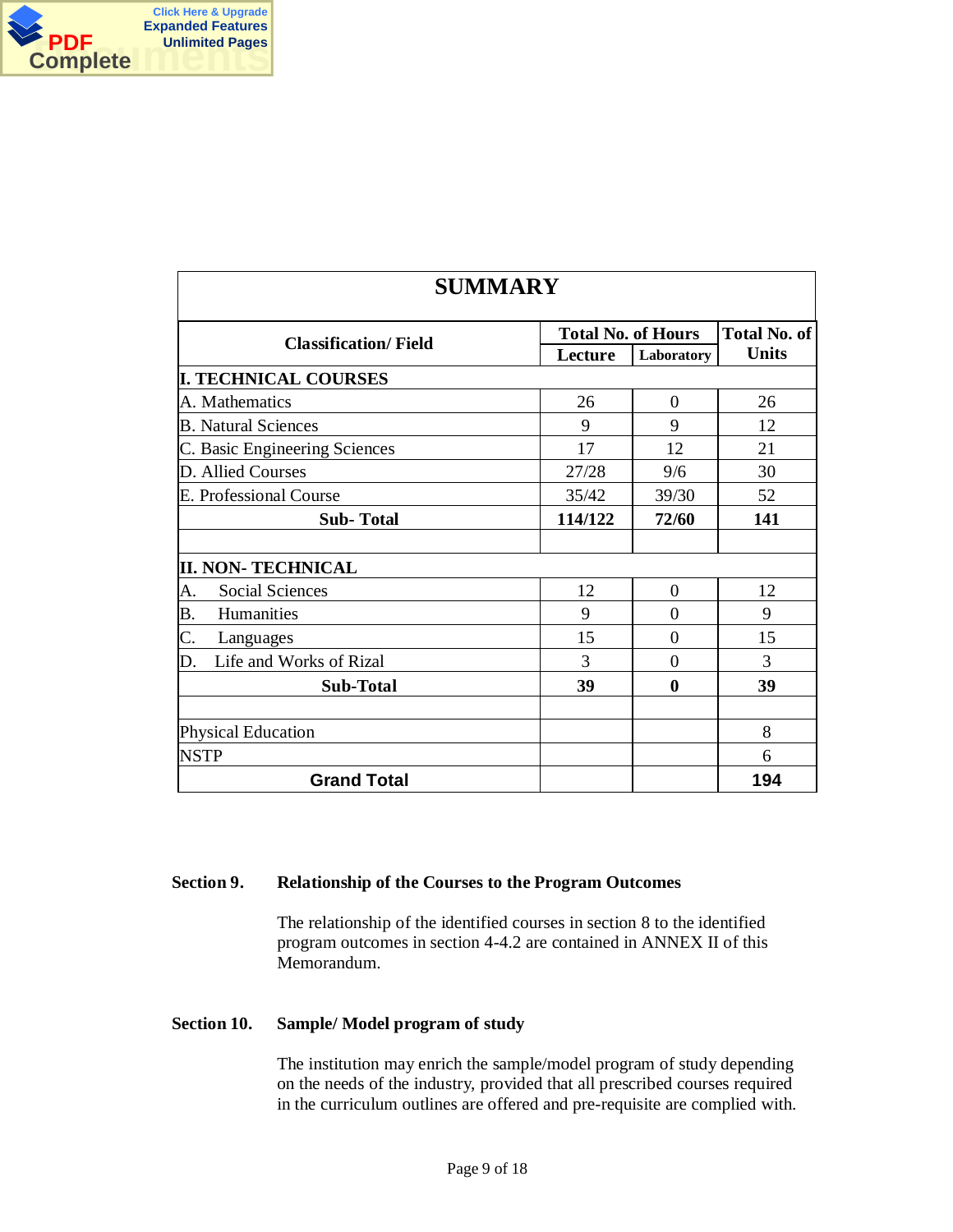

### **FIRST YEAR**

### **1 st Year – First Semester**

| <b>Subjects</b>            | <b>No. of Hours</b> |     |                |      | <b>Units</b> | <b>Pre-requisites</b> |
|----------------------------|---------------------|-----|----------------|------|--------------|-----------------------|
|                            | Lec.                | Lab |                |      |              |                       |
| College Algebra            | 3                   |     | 3              | None |              |                       |
| Plane and Spherical        | 3                   | 0   | 3              | None |              |                       |
| Trigonometry               |                     |     |                |      |              |                       |
| General Chemistry          | 3                   | 3   | 4              | None |              |                       |
| <b>Engineering Drawing</b> |                     | 3   |                | None |              |                       |
| English 1                  | 3                   |     | 3              | None |              |                       |
| Pilipino 1                 | 3                   |     | 3              | None |              |                       |
| <b>PE 1</b>                |                     |     | $\overline{2}$ | None |              |                       |
| NSTP <sub>1</sub>          |                     |     | 3              | None |              |                       |
| <b>TOTAL</b>               | 15                  | 6   | 22             |      |              |                       |

### **1 st Year – Second Semester**

| <b>Subjects</b>          | <b>No. of Hours</b> |              | <b>Units</b>                | <b>Pre-requisites</b>         |
|--------------------------|---------------------|--------------|-----------------------------|-------------------------------|
|                          | Lec.                | Lab          |                             |                               |
| <b>Analytic Geometry</b> | 2                   | $\mathbf{0}$ | $\overline{2}$              | College Algebra, Plane and    |
|                          |                     |              |                             | <b>Spherical Trigonometry</b> |
| Solid Mensuration        | 2                   | $\Omega$     | $\mathcal{D}_{\mathcal{L}}$ | College Algebra, Plane and    |
|                          |                     |              |                             | <b>Spherical Trigonometry</b> |
| Advanced Algebra         | 2                   | 0            | 2                           | College Algebra               |
| General Chemistry 2 (for | $\mathcal{R}$       | 0            | 3                           | Gen. Chemistry 1              |
| Ceramic Engineering)     |                     |              |                             |                               |
| English 2                | 3                   | 0            | 3                           | English 1                     |
| Pilipino 2               | 3                   | 0            | 3                           | Pilipino 1                    |
| Physics 1                | 3                   | 3            | 4                           | College Algebra,              |
|                          |                     |              |                             | Plane and Spherical           |
|                          |                     |              |                             | Trigonometry                  |
| PE <sub>2</sub>          |                     |              | $\mathcal{D}_{\cdot}$       | PE <sub>1</sub>               |
| NSTP <sub>2</sub>        |                     |              | 3                           | NSTP <sub>1</sub>             |
| <b>TOTAL</b>             | 18                  | 3            | 24                          |                               |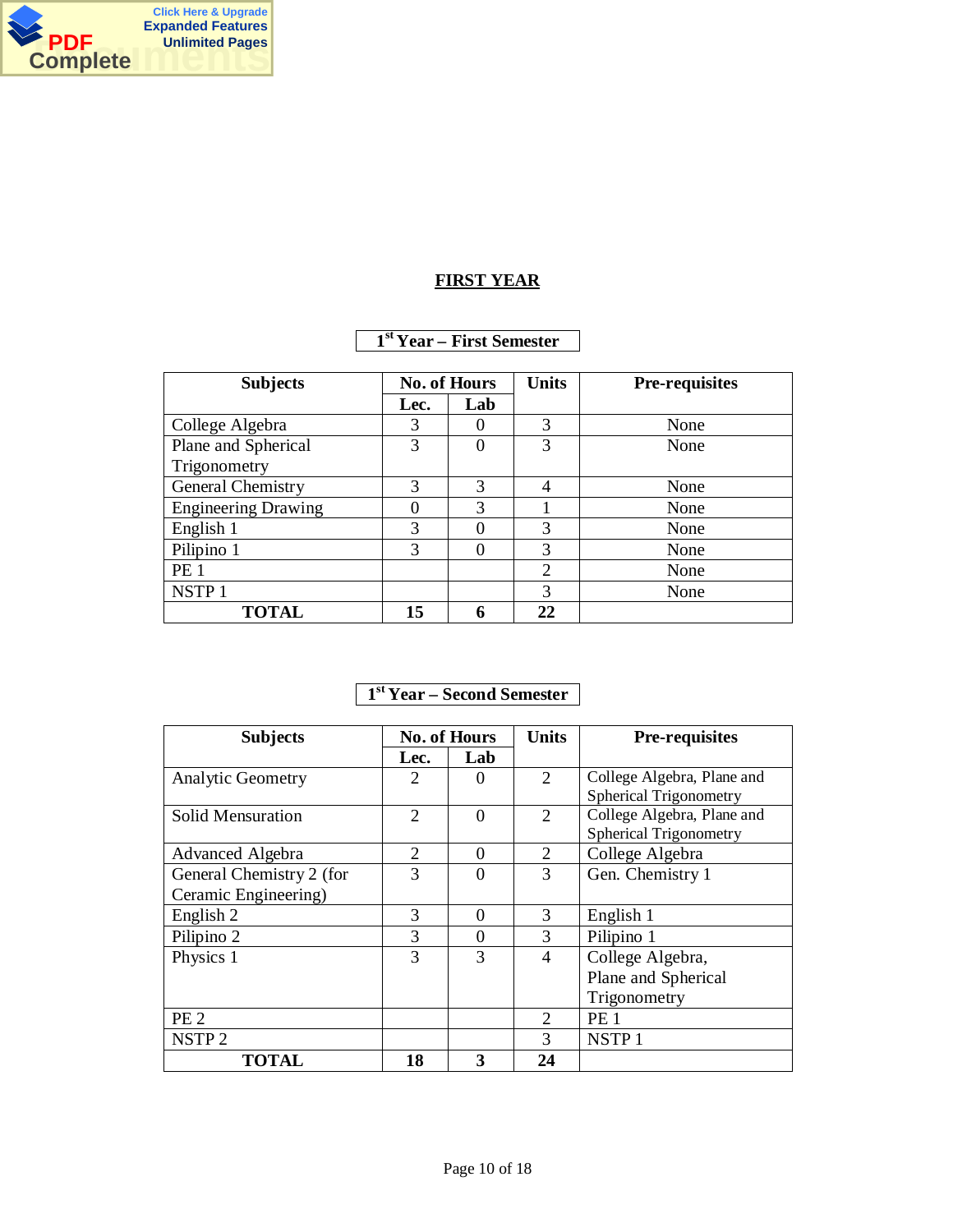

# **SECOND YEAR**

### **2 ndYear – First Semester**

| <b>Subjects</b>              | <b>No. of Hours</b> |          | <b>Units</b>                | <b>Pre-requisites</b>    |
|------------------------------|---------------------|----------|-----------------------------|--------------------------|
|                              | Lec.                | Lab      |                             |                          |
| Differential Calculus        | 4                   | $\Omega$ | 4                           | Advanced Algebra,        |
|                              |                     |          |                             | Analytic Geometry, Solid |
|                              |                     |          |                             | Mensuration              |
| Physics 2                    | 3                   | 3        | 4                           | Physics 1                |
| English 3 (Technical         | 3                   | $\Omega$ | 3                           |                          |
| Communication                |                     |          |                             | English 2                |
| Humanities 1                 | 3                   | 0        | 3                           | None                     |
| Social Science 1             | 3                   | 0        | $\mathcal{R}$               | None                     |
| <b>Computer Fundamentals</b> | $\mathbf{0}$        | 6        | $\overline{2}$              |                          |
| and Programming              |                     |          |                             | $2nd$ Year Standing      |
| PE <sub>3</sub>              |                     |          | $\mathcal{D}_{\mathcal{L}}$ | PE <sub>2</sub>          |
| <b>TOTAL</b>                 | 16                  | 9        | 21                          |                          |

## **2 nd Year – Second Semester**

| <b>Subjects</b>             | <b>No. of Hours</b> |     | <b>Units</b> | Pre-requisites               |
|-----------------------------|---------------------|-----|--------------|------------------------------|
|                             | Lec.                | Lab |              |                              |
| <b>Integral Calculus</b>    |                     |     |              | <b>Differential Calculus</b> |
| Probability & Statistics    | 3                   |     | 3            | College Algebra              |
| Social Science 2            |                     |     |              | Social Science 1             |
| Rizal                       |                     |     |              | None                         |
| <b>Analytical Chemistry</b> |                     | 3   |              | General Chemistry 2          |
| PE <sub>4</sub>             |                     |     |              | PE <sub>3</sub>              |
| <b>TOTAL</b>                | 16                  |     | 1 Q          |                              |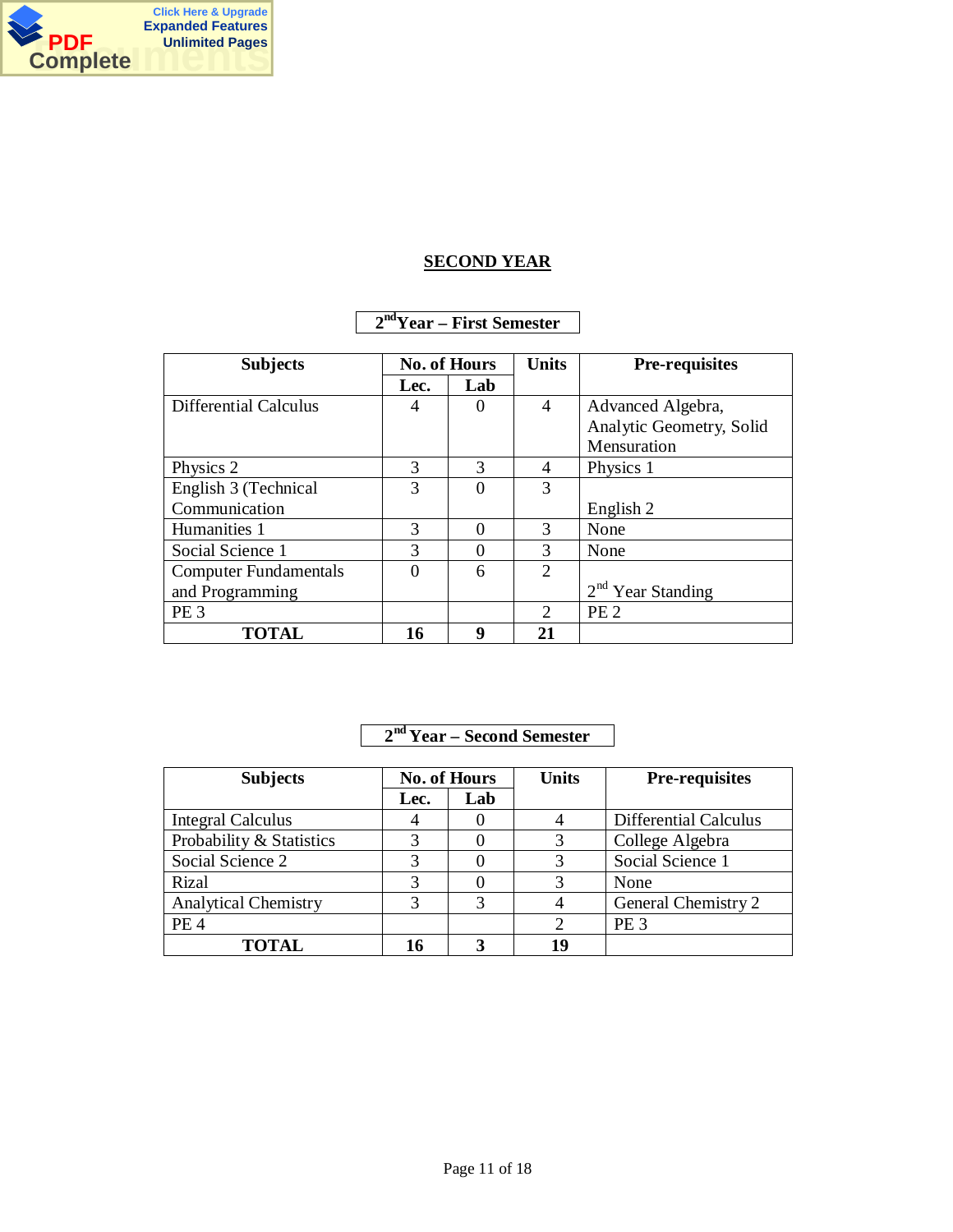

# **THIRD YEAR**

### **3 rd Year – First Semester**

| <b>Subjects</b>                  | <b>No. of Hours</b> |          | <b>Units</b>  | <b>Pre-requisites</b>         |
|----------------------------------|---------------------|----------|---------------|-------------------------------|
|                                  | Lec.                | Lab      |               |                               |
| <b>Differential Equations</b>    | 3                   |          | 3             | <b>Integral Calculus</b>      |
| <b>Statics of Rigid Bodies</b>   | $\mathcal{R}$       | 0        | $\mathcal{R}$ | Physics 1, Integral           |
|                                  |                     |          |               | Calculus                      |
| Principles of Geology            | 3                   | $\Omega$ | 3             | General Chemistry             |
| <b>Fundamentals of Materials</b> | $\mathcal{R}$       | 0        | 3             | Physics 2, Integral           |
| Science and Engineering          |                     |          |               | Calculus                      |
| Thermodynamics of                | 2/3                 | 3/0      | 3             | General Chemistry 2,          |
| Materials                        |                     |          |               | <b>Integral Calculus</b>      |
| <b>Computer-Aided Drafting</b>   | $\Omega$            | 3        |               | 3 <sup>rd</sup> Year Standing |
| Ceramic Raw Materials and        | $\mathcal{D}$       | 3        | 3             |                               |
| Processes                        |                     |          |               | <b>Analytical Chemistry</b>   |
| <b>TOTAL</b>                     | 16/17               | 9/0      | 19            |                               |

# **3 rd Year – Second Semester**

| <b>Subjects</b>               | <b>No. of Hours</b>         |                  | <b>Units</b>                | <b>Pre-requisites</b>          |
|-------------------------------|-----------------------------|------------------|-----------------------------|--------------------------------|
|                               | Lec.                        | Lab              |                             |                                |
| Ceramic Crystal Chemistry     | 3                           |                  | 3                           | Fundamentals of                |
|                               |                             |                  |                             | Materials Science and          |
|                               |                             |                  |                             | Engineering                    |
| <b>Kinetics of Materials</b>  | $\mathcal{R}$               | $\left( \right)$ | 3                           | Thermodynamics of              |
|                               |                             |                  |                             | Materials                      |
| Phase Equilibrium in          | $\mathcal{D}_{\mathcal{L}}$ | 0                | $\mathcal{D}_{\mathcal{L}}$ | Thermodynamics of              |
| Ceramic Systems               |                             |                  |                             | Materials                      |
| <b>Ceramic Testing</b>        |                             | 3                | $\mathcal{D}_{\mathcal{L}}$ | Fundamental of                 |
|                               |                             |                  |                             | Material Science and           |
|                               |                             |                  |                             | Engineering                    |
| <b>Elements of Mineralogy</b> | $\mathcal{D}_{\mathcal{L}}$ | 3                | $\mathcal{R}$               | Principles of Geology          |
| Dynamics of Rigid Bodies      | $\mathcal{D}_{\mathcal{A}}$ |                  | $\mathcal{D}_{\mathcal{L}}$ | <b>Statics of Rigid Bodies</b> |
| Social Science 4              | 3                           |                  | $\mathcal{F}$               | Social Science 3               |
| <b>TOTAL</b>                  | 16                          | 6                | 18                          |                                |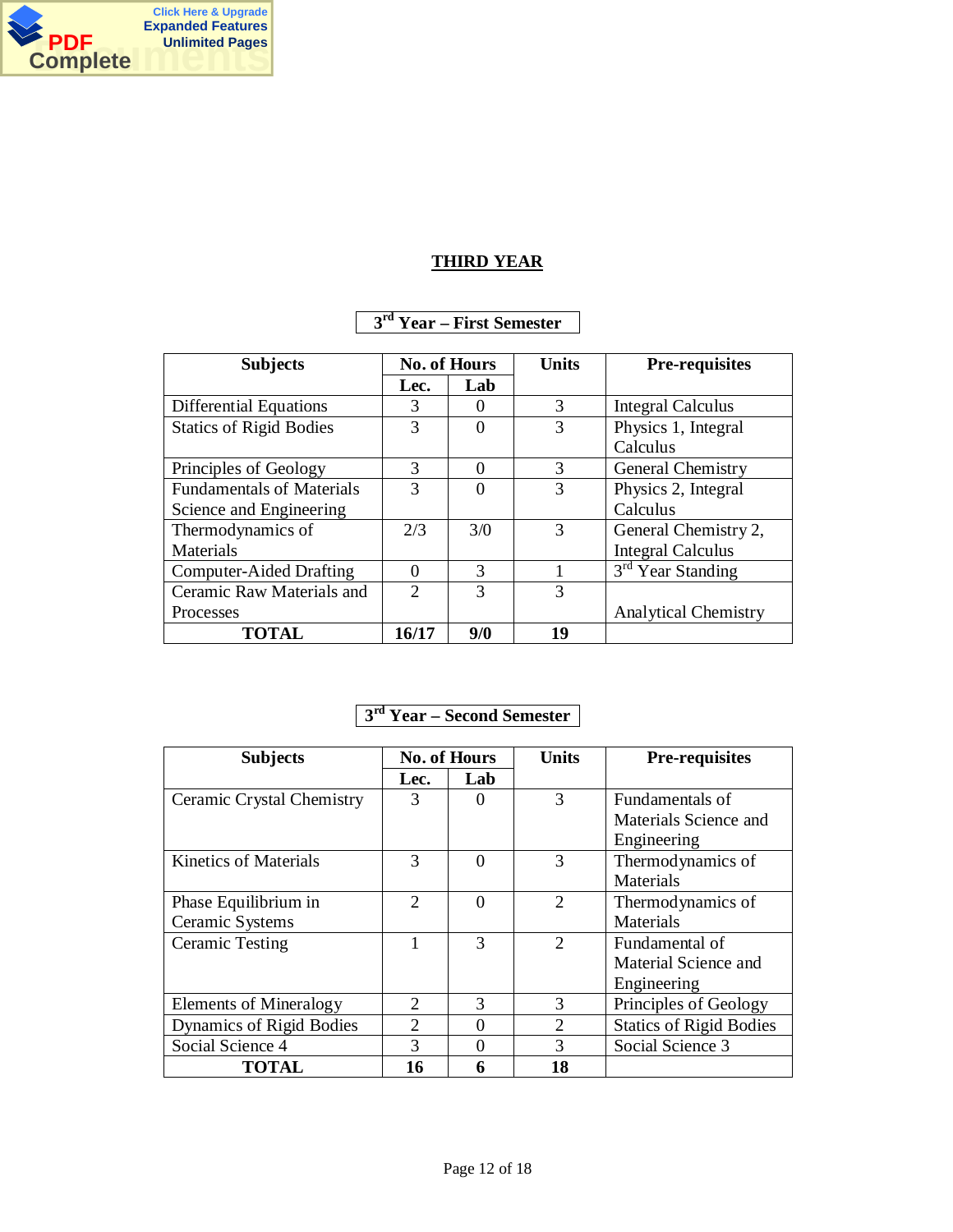

### **FOURTH YEAR**

## **4 th Year – First Semester**

| <b>Subjects</b>                     | <b>No. of Hours</b> |     | <b>Units</b>  | <b>Pre-requisites</b>          |
|-------------------------------------|---------------------|-----|---------------|--------------------------------|
|                                     | Lec.                | Lab |               |                                |
| Ceramic Forming                     |                     | 3   | 2             | <b>Ceramic Raw Materials</b>   |
| Technology                          |                     |     |               | and Processes, Ceramic         |
|                                     |                     |     |               | Testing                        |
| <b>Basic Electrical Engineering</b> | 3                   | 0   | 3             | None                           |
| <b>Mechanics of Fluids</b>          | 3                   | 0   | $\mathcal{R}$ | Dynamics of Rigid              |
|                                     |                     |     |               | <b>Bodies</b>                  |
| <b>Research and Development</b>     | 2/3                 | 3/0 | 3             | <b>Ceramic Raw Materials</b>   |
| in Ceramic Engineering              |                     |     |               | and Processes,                 |
|                                     |                     |     |               | Probability and                |
|                                     |                     |     |               | <b>Statistics</b> , Ceramics   |
|                                     |                     |     |               | Testing                        |
| <b>Fuels and Combustion</b>         | 2                   | 3   | 3             | <b>Analytical Chemistry</b>    |
| Mechanics of Deformable             | 3                   | 0   | $\mathcal{R}$ | <b>Statics of Rigid Bodies</b> |
| <b>Bodies</b>                       |                     |     |               |                                |
| <b>TOTAL</b>                        | 14/15               | 9/6 | 17            |                                |

### **4 th Year – Second Semester**

| <b>Subjects</b>                   | <b>No. of Hours</b>         |          | <b>Units</b>   | <b>Pre-requisites</b>                                                                                                                                                                  |
|-----------------------------------|-----------------------------|----------|----------------|----------------------------------------------------------------------------------------------------------------------------------------------------------------------------------------|
|                                   | Lec.                        | Lab      |                |                                                                                                                                                                                        |
| Whitewares                        | 2/3                         | 3/0      | 3              | Phase Equilibrium in the<br>Ceramic System, Ceramic<br>Raw Materials and<br>Processes, Ceramic Raw<br>Materials and Processes<br>Laboratory, Properties of<br><b>Ceramics Products</b> |
| Properties of Ceramic<br>Products | 2                           | $\Omega$ | $\overline{2}$ | <b>Fundamentals of Materials</b><br>Science and Engineering,<br>Ceramic Crystal Chemistry                                                                                              |
| <b>Glazes and Enamels</b>         | $\mathcal{D}_{\mathcal{L}}$ | 3        | 3              | Ceramic Raw Materials &<br>Processes, Phase<br>Equilibrium in Ceramic<br>Systems                                                                                                       |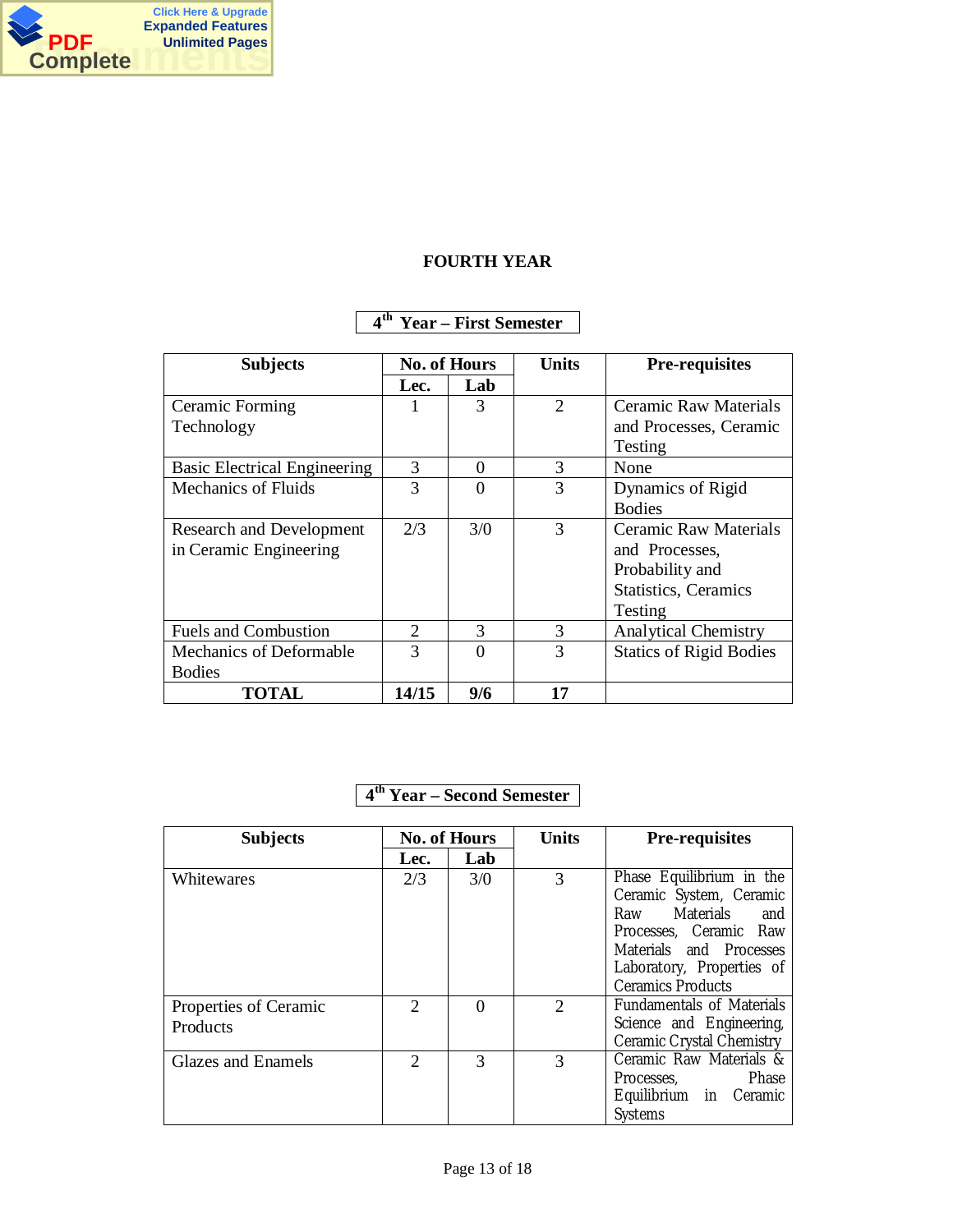

| Thermal Processes and            |       |     | Kinetics of Materials,       |
|----------------------------------|-------|-----|------------------------------|
| Pyrometry                        |       |     | Fuels & Combustion           |
| <b>Environmental Engineering</b> |       |     | <b>General Chemistry</b>     |
| <b>Safety Management</b>         |       |     | $3rd$ year standing          |
| <b>Engineering Economy</b>       |       |     | $3rd$ Year Standing          |
| <b>Advanced Engineering</b>      |       |     | <b>Differential Equation</b> |
| Mathematics                      |       |     |                              |
| <b>TOTAL</b>                     | 17/18 | 9/0 |                              |

### **Summer Ceramic On-the-Job Training (min. 240 hrs)**

# **FIFTH YEAR**

# **5 th Year – First Semester**

| <b>Subjects</b>               | <b>No. of Hours</b>         |                | <b>Units</b>                | <b>Pre-requisites</b>        |
|-------------------------------|-----------------------------|----------------|-----------------------------|------------------------------|
|                               | Lec.                        | Lab            |                             |                              |
| Ceramic Pant Design           |                             | 3              | 2                           | Regular $5th$ year           |
|                               |                             |                |                             | standing, Engineering        |
|                               |                             |                |                             | Economy                      |
| Refractories                  | $\mathcal{D}_{\mathcal{L}}$ | $\Omega$       | $\mathcal{D}_{\mathcal{L}}$ | Phase Equilibrium in         |
|                               |                             |                |                             | Ceramics Systems,            |
|                               |                             |                |                             | <b>Ceramic Raw Materials</b> |
|                               |                             |                |                             | and Processes,               |
|                               |                             |                |                             | Properties of Ceramic        |
|                               |                             |                |                             | Products                     |
| <b>Advanced Ceramics I</b>    | $\overline{2}$              | $\overline{0}$ | $\overline{2}$              | $4th$ year standing          |
| Glass Technology              | $\mathfrak{D}$              | $\Omega$       | $\overline{2}$              | <b>Ceramic Raw Materials</b> |
|                               |                             |                |                             | and Processes,               |
|                               |                             |                |                             | Properties of Ceramic        |
|                               |                             |                |                             | Products                     |
| Ceramic Manufacturing         | 2                           | $\Omega$       | 2                           | <b>Ceramic Raw Materials</b> |
| Technology                    |                             |                |                             | and Processes, Phase         |
|                               |                             |                |                             | Equilibrium in Ceramic       |
|                               |                             |                |                             | <b>Systems</b>               |
| <b>Undergraduate Thesis</b>   | 0                           | 6              | 2                           | 5th year standing            |
| <b>Engineering Management</b> | 3                           | $\Omega$       | 3                           | $3rd$ year standing          |
| <b>Special Topics</b>         | $\overline{2}$              | $\Omega$       | $\overline{2}$              | <b>Consent of Instructor</b> |
| <b>TOTAL</b>                  | 14                          | 9              | 17                          |                              |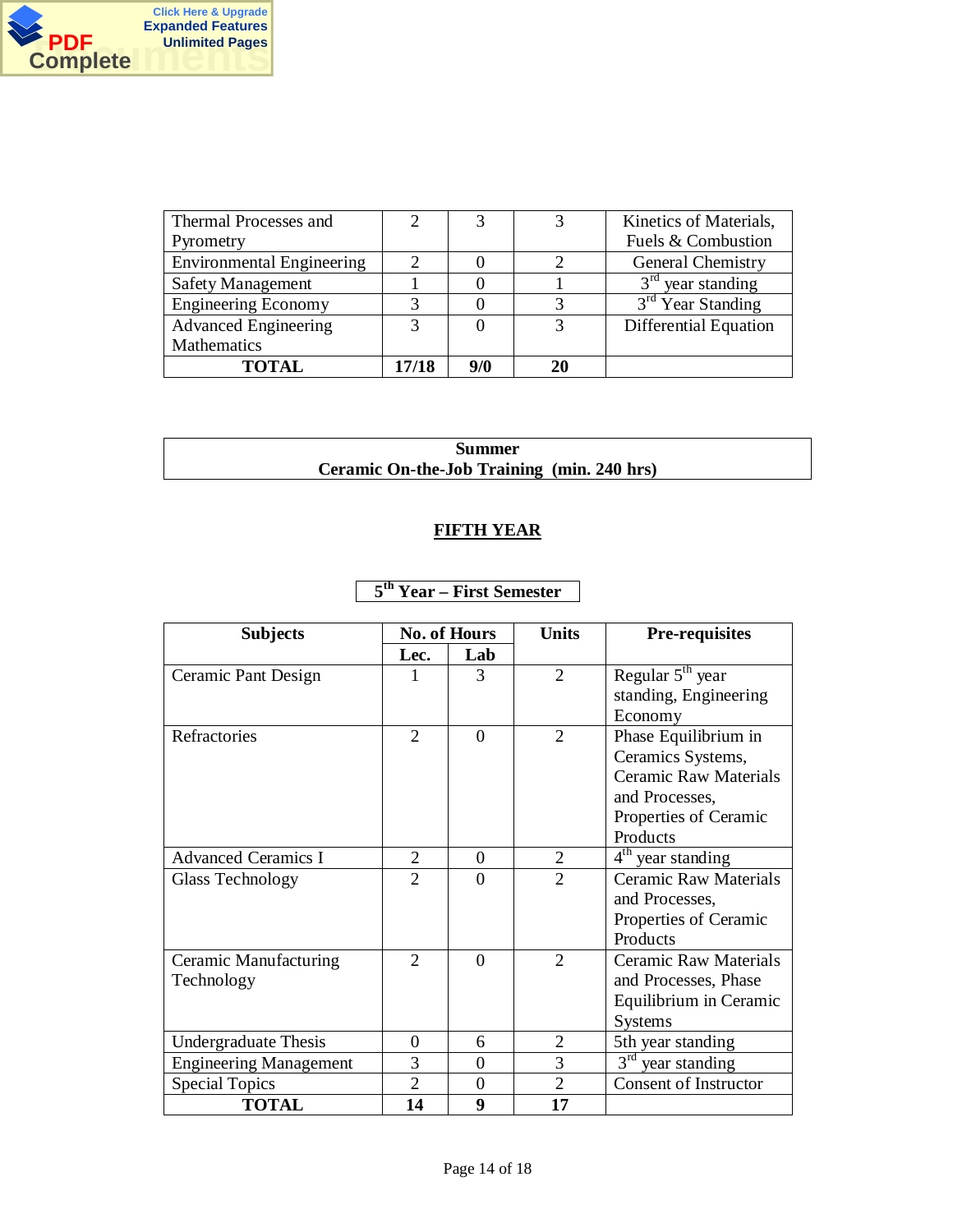

| <b>Subjects</b>                 | <b>No. of Hours</b>   |          | Units                       | <b>Pre-requisites</b>        |
|---------------------------------|-----------------------|----------|-----------------------------|------------------------------|
|                                 | Lec.                  | Lab      |                             |                              |
| <b>Structural Clay Products</b> | 2/3                   | 3/0      | 3                           | Phase Equilibrium in         |
|                                 |                       |          |                             | Ceramic System,              |
|                                 |                       |          |                             | <b>Ceramic Raw Materials</b> |
|                                 |                       |          |                             | and Processes, Ceramic       |
|                                 |                       |          |                             | Raw Materials and            |
|                                 |                       |          |                             | Processes Laboratory,        |
|                                 |                       |          |                             | Properties of Ceramic        |
|                                 |                       |          |                             | Products                     |
| <b>Quality Assurance</b>        |                       | 0        |                             | Probability and              |
|                                 |                       |          |                             | <b>Statistics</b>            |
| <b>Advanced Ceramics II</b>     | $\mathcal{D}_{\cdot}$ | 0        | $\mathcal{D}_{\mathcal{L}}$ | <b>Advanced Ceramics I</b>   |
| <b>Ceramic Plant Visits</b>     | 0                     | 3        |                             | Senior Standing              |
| Seminar                         |                       | 0        |                             | 5th year standing            |
| Humanities 2                    | 3                     | 0        | 3                           | None                         |
| Humanities 3                    | 3                     | 0        | 3                           | None                         |
| Social Sciences 4               | 3                     | $\Omega$ | 3                           | Social Science 3             |
| <b>TOTAL</b>                    | 15/16                 | 6/0      | 17                          |                              |

# **5 th Year – Second Semester**

# **SUGGESTED SPECIAL TOPICS**

| <b>Subjects</b>              | <b>No. of Hours</b>         |          | <b>Units</b>                | <b>Pre-requisites</b>        |
|------------------------------|-----------------------------|----------|-----------------------------|------------------------------|
|                              | Lec.                        | Lab      |                             |                              |
| <b>Materials Selection</b>   | $\mathcal{D}_{\mathcal{L}}$ | 0        | 2                           | Consent of Instructor        |
| Instrumentation              | 2                           | 0        | $\overline{2}$              | Consent of Instructor        |
| X-ray Diffraction            | $\overline{2}$              | 0        | $\overline{2}$              | Consent of Instructor        |
| <b>Advanced Microscopy</b>   | $\overline{2}$              | $\Omega$ | $\overline{2}$              | <b>Consent of Instructor</b> |
| Techniques                   |                             |          |                             |                              |
| Materials in Microelectronic | $\mathfrak{D}$              | $\Omega$ | $\mathcal{D}_{\mathcal{L}}$ | <b>Consent of Instructor</b> |
| Packaging                    |                             |          |                             |                              |
| Failure Analysis and         | $\mathfrak{D}$              | $\Omega$ | $\mathcal{D}_{\mathcal{L}}$ | Consent of Instructor        |
| Reliability                  |                             |          |                             |                              |
| Degradation of Materials     | $\mathfrak{D}$              | 0        | $\overline{2}$              | Consent of Instructor        |
| <b>Surface Technology</b>    | $\overline{2}$              | 0        | $\overline{2}$              | <b>Consent of Instructor</b> |
| <b>Surface Science</b>       | $\overline{2}$              | 0        | $\overline{2}$              | Consent of Instructor        |
| Entrepreneurship             | $\overline{2}$              | 0        | $\overline{2}$              | <b>Consent of Instructor</b> |
| <b>Marketing Strategies</b>  | $\overline{2}$              | 0        | 2                           | Consent of Instructor        |
| <b>Technology Innovation</b> | $\mathfrak{D}$              | 0        | $\mathcal{D}_{\mathcal{L}}$ | Consent of Instructor        |
| Ceramic Art Design           | $\mathfrak{D}$              | 0        | $\mathcal{D}$               | Consent of Instructor        |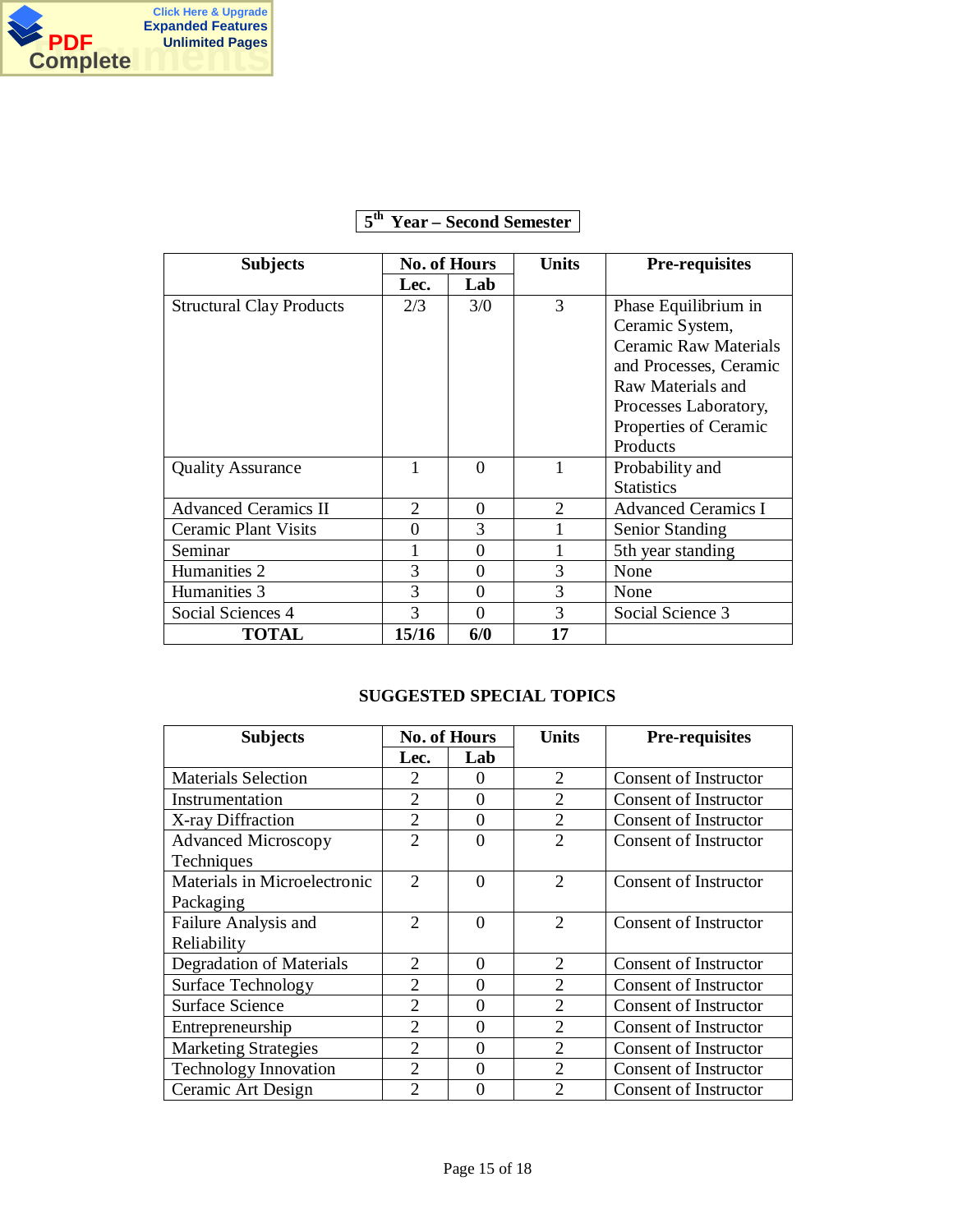

#### **Section 11. Thesis/Research/Project Requirement**

- 11.1 The thesis topics can be of the following:
	- 11.1.1 Application of the different fields of specialization in Ceramic Engineering
	- 11.1.2 Industry-based projects related to ceramic engineering fields
	- 11.1.3 Socio-economic projects related to ceramic engineering

#### **Section 12. On-the-Job-Training/Practicum Requirement**

- 12.1 To expose the student to the actual operations relevant to ceramics engineering plant or facility
- 12.2 Two hundred forty (240) hours of actual practice
- 12.3 On -the- Job Training in a Ceramic Plant or any facility involved in processes which include but is not limited to the:
	- 12.3.1 preparation, separation, concentration of industrial minerals & other ceramic raw materials.
	- 12.3.2 Processing of ceramic raw materials into finished products

### **ARTICLE VI – COURSE SPECIFICATION**

- **Section 13.** The course specifications for the BS Ceramic Engineering program are contained in **Annex III** of this Memorandum. **ANNEX IV** shall contain the summary of the Laboratory requirements.
	- 1. Course Name
	- 2. Course Description
	- 3. Number of units for lecture and laboratory
	- 4. Number of contact hours per week
	- 5. Prerequisite
	- 6. Course Objectives
	- 7. Course Outlines
	- 8. Equipment
	- 9. References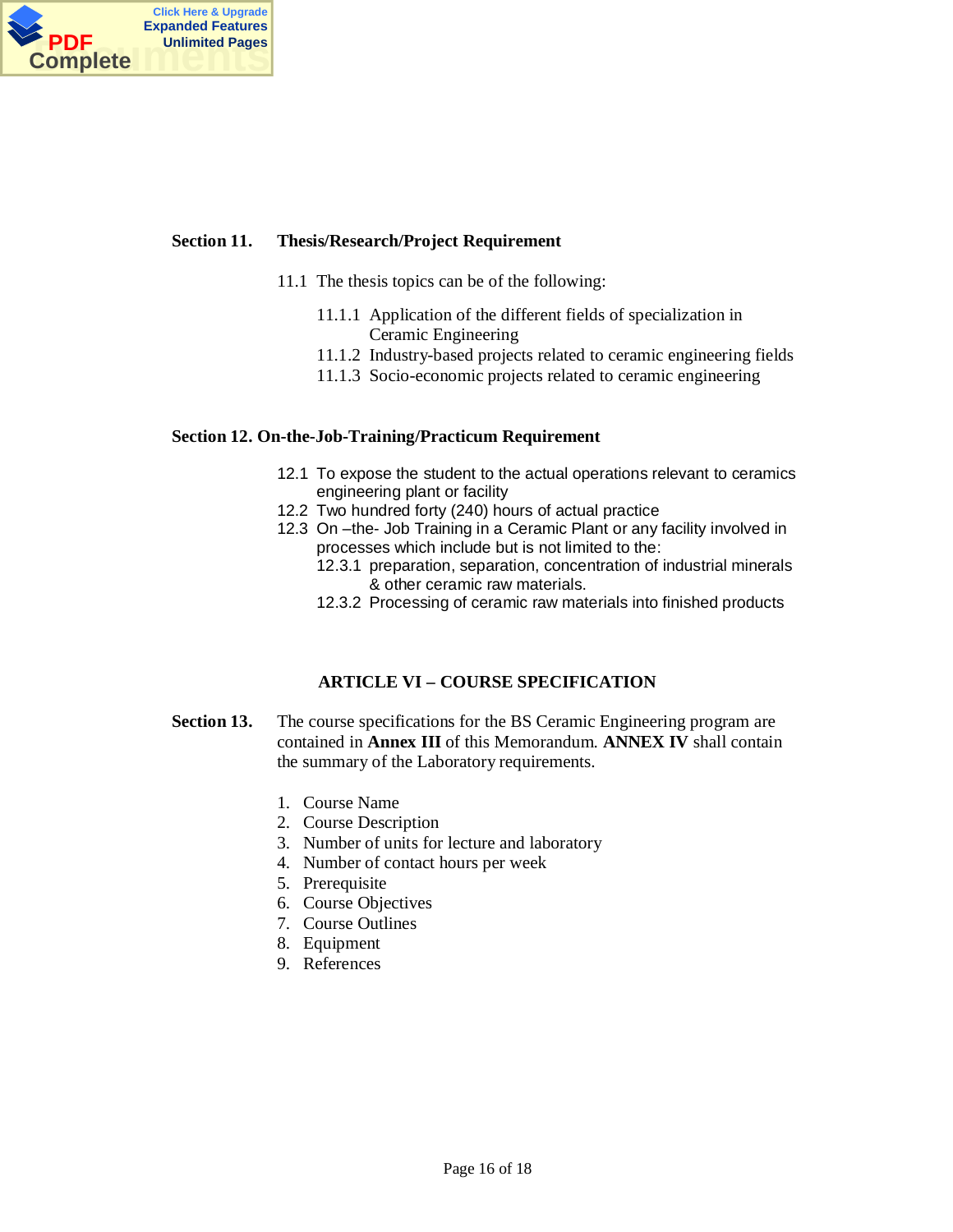

### **ARTICLE VII - GENERAL REQUIREMENTS**

**Section 14.** The general requirements for the BS Ceramic Engineering program are contained in **"CMO 25, s. 2005 – revised PSG for Engineering Education."**, a separate Memorandum issued by the Commission.

> The following are hereby required to comply with the policies in the following areas:

- 1. Instructional Program Quality
- 2. Research
- 3. Community Involvement
- 4. Administration and Support

### **ARTICLE VIII - TRANSITORY PROVISION**

**Section 15.** HEIs that have been granted permit or recognition for Bachelors of Science in Ceramic Engineering degree program are required to fully comply with all the requirements in this CMO, within a non-extendable period of three (3) years after the date of its effectivity. State Universities and Colleges (SUCs) and Local Colleges and Universities (LCUs) shall also comply with the requirements herein set forth.

> Student currently enrolled in the Bachelor of Science in Ceramic Engineering program shall be allowed to graduate under the old curriculum. However, students enrolling for the abovementioned program beginning school year 2008-2009 shall be covered by this CMO.

#### **ARTICLE IX – REPEALING CLAUSE**

**Section 16.** All issuances including but not limited to CMO No. 49, s. 1997 and CMO No. 34, s. 2001 and/or any part thereof inconsistent herewith are deemed repealed or modified accordingly.

#### **ARTICLE X - EFFECTIVITY CLAUSE**

**Section 17.** This CMO shall take effect starting  $1<sup>st</sup>$  semester of SY 2008-2009, after publication in an official gazette or in a newspaper of general circulation.